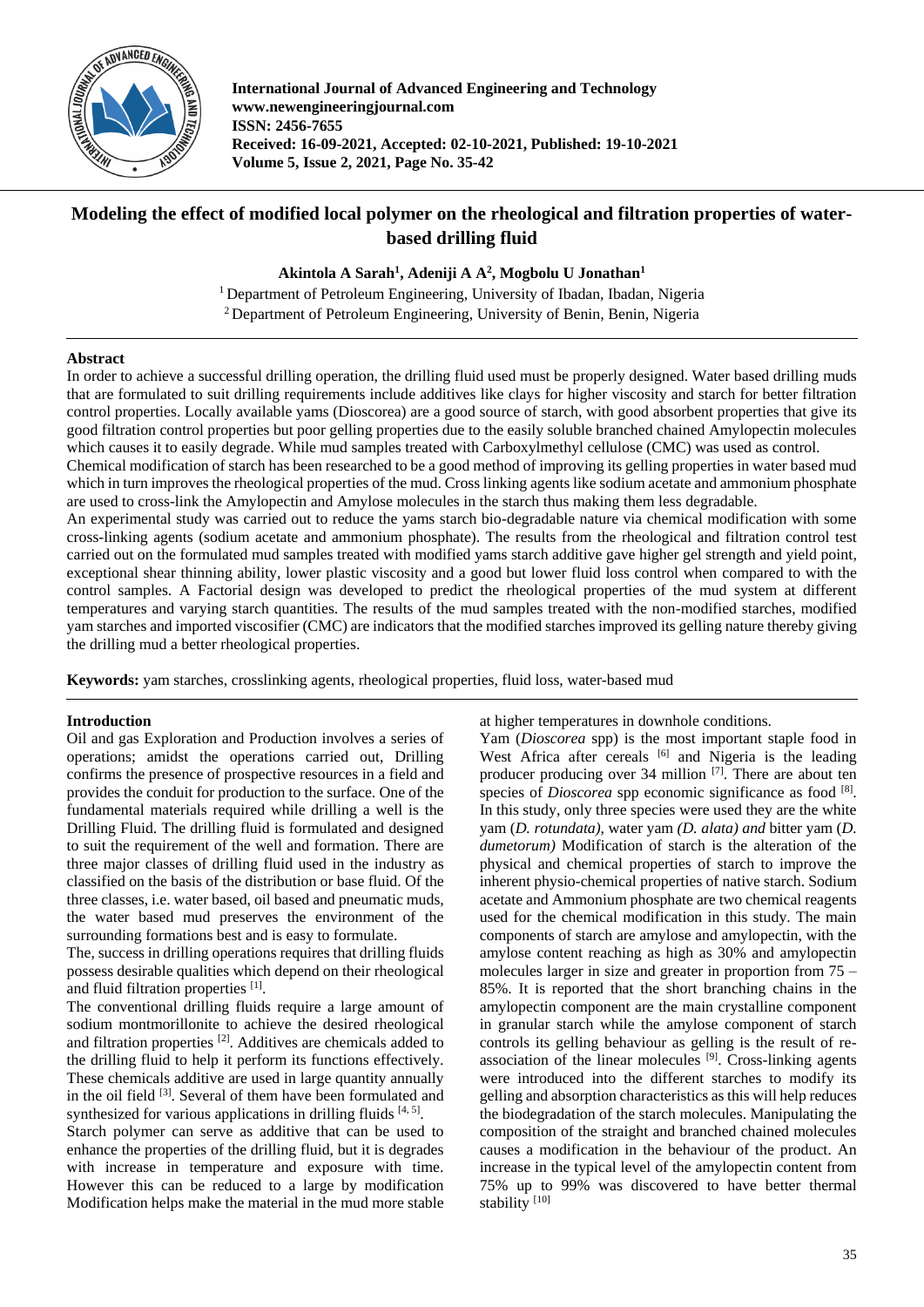Starch and cellulose-based polymers degrade thermally by the same mechanism. The polymer chains are broken, and the glucopyranose units are converted to other compounds. The decomposition rate can be determined by use of chemical kinetics methods.

The mud samples apparent viscosity, plastic viscosity and yield point were evaluated with the Bingham Plastic model equations as shown in the equations 1.0, 2.0 and 3.0, respectively

$$
Av = \Theta_{600} / 2.0 \tag{1.0}
$$

$$
\mu_p = \Theta_{600} - \Theta_{300} \tag{2.0}
$$

$$
Y_y = \Theta_{300} - \mu_p \tag{3.0}
$$

His paper went further to describe the experiments that determined the stability of these polymers at various temperatures using kinetic methods. A  $2<sup>2</sup>$  Factorial design was used to create an experimental design that predicts the mud properties at different temperatures and starch quantities with their interaction effect also inclusive Predictive model was proven to give rheological properties with minimal standard deviations when fitted model response was compared to the actual experimental response

Flow indices for the mud samples were calculated using the power law model equation 4

$$
n = 3.322 \log(\frac{\Phi_{600}}{\Phi_{300}})
$$

A Factorial design was developed for the experimental setting to estimate the properties (yield point and plastic viscosity) at other varying conditions temperature and quantities of modified starch.

$$
N = L^K
$$

 $L =$  value levels e.g. low level and high level  $K =$  number of variables (factor variable)

#### **Experimental Settings**

 $N = 2^2 = 4$ 

 $N = no$ . of experimental runs

Response variable = Plastic viscosity and Yield Point Factor variables = Temperature and Quantity of Modified starch

$$
Y = B_0 + B_1 X_1 + B_2 X_2 + B_{12} X_1 X_2 + e.
$$

$$
X_i = \frac{V_c - V_o}{V_f - V_o} \tag{7}
$$

 $V_c$  = current value

 $V_0$  = centered value

 $V_f$  = high value

 $e =$  error term

The four runs represent the high and low levels for the temperature and modified starch quantities combination. The factor level settings and the high and low level values for  $X_1$ ,  $X_2$  and their interaction  $X_1X_2$  are seen in Tables 4 and 5.

$$
Effect, B_i = \frac{A}{2^{K-1} \times 2} \tag{8}
$$

Using the expression from equation 2,

$$
Y_P = B_o + B_1 X_1 + B_2 X_2 + B_{12} X_1 X_2 + e
$$

Where;  $Y_P$  = yield point

 $B_0$ ,  $B_1$ ,  $B_2$ ,  $B_{12}$  are Coefficient effects as shown in the Table 9.

 $X_1$ ,  $X_2$  are main effects for temperature and modified starch quantities respectively

 $X_1X_2$  is Interaction Effect between  $X_1$  and  $X_2$ 

## **Materials and Methods**

## **Starch Extraction and Modification**

Three species of *diaoscorea spp* white yam (*dioscorea rotundata*), water yam (*dioscorea alata*), bitter yam (*diaoscorea dumetorum*), were obtained from a local market and the procedure below was carried out for each sample to obtain starch as the end product. The procedure comprises: The yam tubers were peeled and grated into flake-like fractions. Water was added and mixed with the yam flakelike fractions then left for 3-4days to ferment. The fermented yam solution was sieved with a sieve (150 µm) to obtain a starch solution. The solution was left for 72 hours to enable settling of the starch at the bottom and was separated from the water using process of decantation and sedimentation and left to dry. The dried starch was ground with a pestle and mortar into powdered starch and kept in an air tight container. The materials used for the experiments are: Distil water, bentonite, starch (bitter yam, white yam and water yam), hamilton beach multimixer: digital weighing balance, mud balance: rotational viscometer, measuring cylinder, spatula: digital weighing balance: and thermometer, ammonium phosphate sample, sodium acetate sample: The properties of the mud samples were determined within the temperature range of 30- 60°C.

**Starch Modification:** The modification of the starch obtained from the *dioscorea spp* involved the following procedure:

### **Use of Sodium Acetate**

- 1. 35g of native water yam starch was weighed and placed in a plastic container.
- 2. 5ml of Potassium Hydroxide (KOH alkaline catalyst) with 1 mol/dm<sup>3</sup> concentration was added and mixed thoroughly.
- 3. 2.5g of sodium acetate, a cross linking agent, was added and mixed for 15 minutes.
- 4. The sample was dried in an oven at 85°C for 5 hours and stored in a plastic air-tight container at room temperature.

#### **Use of Ammonium Phosphate**

- 1. 35g of native water yam starch was weighed and placed in a plastic container.
- 2. 5ml of Potassium Hydroxide (KOH alkaline catalyst) with  $1 \text{ mol/dm}^3$  concentration was added and mixed thoroughly.
- 3. 2.5g of ammonium phosphate, a cross linking agent, was added and mixed for 10 minutes.
- 4. The sample was dried in an oven at 85°C for 6 hours and store in a plastic air-tight container at room temperature.

## **Determination of Amylose Content**

The amylose and amylopectin content of the three yam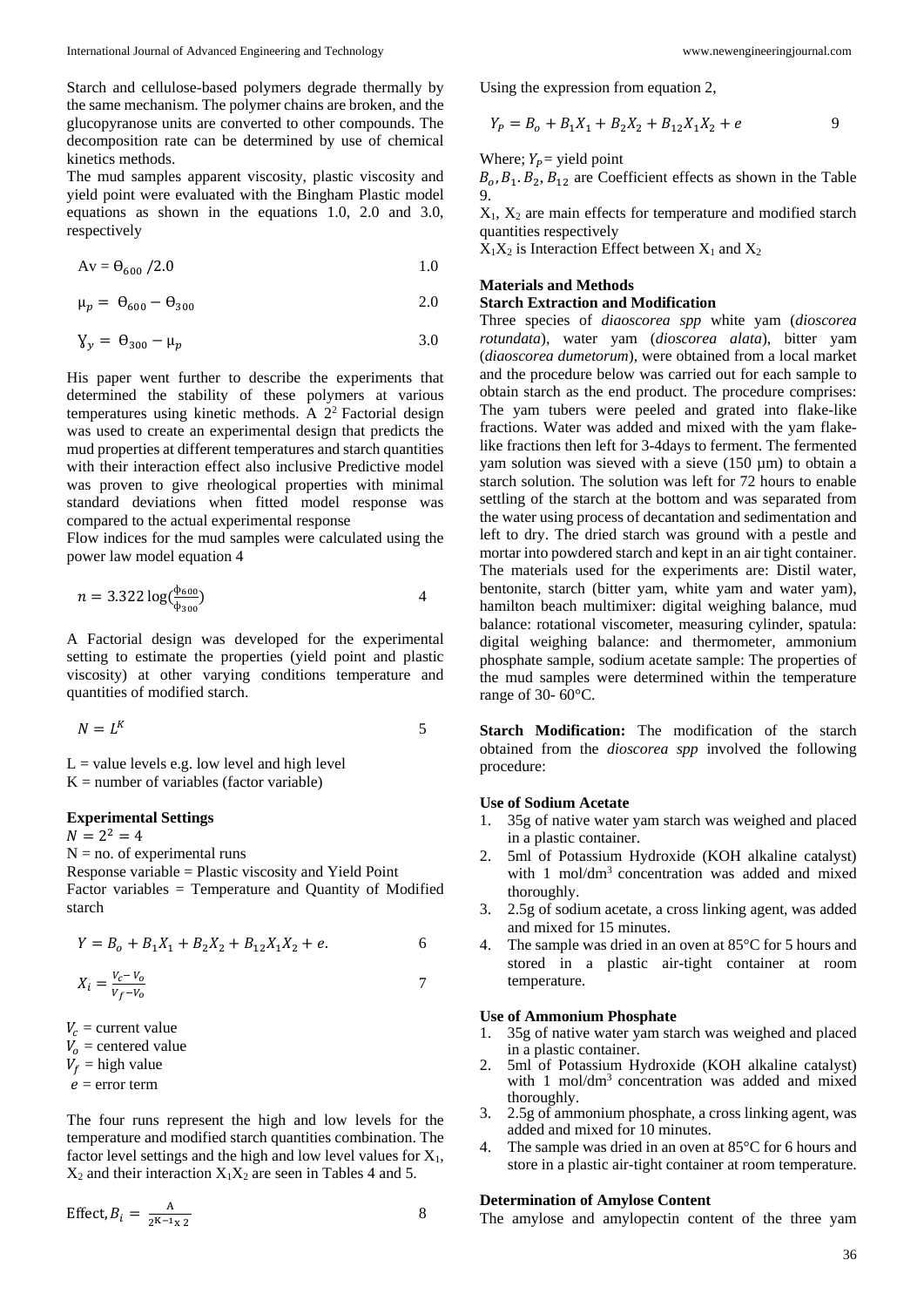- 1. Weigh 0.2g of sample and place in a beaker and Measure 1ml of pure ethanol acid using a pipette
- 2. Add 9ml of 0.1 molar concentration of KOH and heat in a water bath for 20 minutes at 100°C and then allow to cool. And add distilled water to make 100ml and shake properly.
- 3. Take 5ml into a volumetric flask and add 1ml of acetic acid and 2ml of iodine solution.
- 4. The sample was transferred into the photo-spectrometer analogue device where the absorbent was read.
- 5. Using the standard amylose curve, the amylose content was obtained in percent.
- 6. The amylose value was subtracted from 100% to obtain the amylose content in percentage.

The results of the Amylose and Amylopectin content for the yam starches are presented in Table 2.0.

#### **Statistical Analysis**

A 2<sup>2</sup> Factorial design was created to estimate experimental responses at different effects combination. The Factor level settings are set while the High and Low level combinations for Temperature and Starch quantity are also set for the fitted responses.

### **Results and Conclusion**

**Starch Modification:** The modified starch was kept in an air tight container and labelled as presented in the Table 1

| <b>Mud Sample Type</b>                        | <b>Sample</b>  |
|-----------------------------------------------|----------------|
| Bitter yam starch                             | А              |
| White yam starch                              | B              |
| Water yam starch                              | C              |
| Bitter Yam Modified With Sodium Acetate       | A <sub>1</sub> |
| Bitter Yam Modified With Ammonium Phosphate   | A <sub>2</sub> |
| White Yam Modified With Sodium Acetate Sample | B <sub>1</sub> |
| White Yam Modified With Ammonium Phosphate    | B <sub>2</sub> |
| Water Yam Modified With Sodium Acetate        | C <sub>1</sub> |
| Water Yam Modified With Ammonium Phosphate    | C <sub>2</sub> |

**Table 1:** Yam Starches Nomenclatures

#### **Amylose Content**

The Amylose content and absorbent capacity for the different starch samples were determined in the laboratory and the results presented Table 2.

**Table 2:** Amylose and Amylopectin Content of Local Yam Starches

| <b>Starch</b> | <b>Sample</b> | Absorbent                                        | Amylose                  | Amylopectin     |
|---------------|---------------|--------------------------------------------------|--------------------------|-----------------|
|               | Wt(g)         | $\frac{(\textcircled{a} 365 \mu m)}{Wavelength}$ | <b>Content</b><br>$($ %) | Content $(\% )$ |
| Water yam     | 0.2           | 0.927                                            | 26.98                    | 73.02           |
| White yam     | 0.2           | 0.681                                            | 28.85                    | 71.15           |
| Bitter yam    | 0.2           | 0.540                                            | 18.78                    | 81.22           |

#### **Rheological Properties**

In Figure 1, the slope of each plot indicate the shear thinning rate of the mud sample. It is observed that sample A1 possesses the greatest slope indicating a high shear thinning rate while sample C possess the lowest slope with the control mud sample – CMC possessing the second lowest slope. Also, it can be observed that the shear thinning rates of the mud samples between 30 – 600 rpm are close but vary largely

at a lower shear rate of 6rpm.

The Figure 2 shows the apparent viscosity of the tested samples after aging at different shear rates with a similar trend like that shown in Figure 1 but it is observed that the apparent viscosity values are far greater A1 with the highest shear thinning rate compared to that of about 650cp before aging. Figure 2 also indicates that sample A1 has the highest thinning rate with the control mud sample having the lowest thinning rate.

The plastic viscosity of the muds with the control sample, CMC and one of the best performing modified starch (A1) at different temperatures before and after aging are represented in Figure 3. From the chart it is noticeable that CMC has a greater plastic viscosity compared to A1 before and after aging at the different temperatures. The effect of aging gives the mud samples better properties. It is observed that the plastic viscosity of the mud with A1 tend to either increase or remain the same with initial increase in temperature, after which it begins to decrease but the mud with CMC decreases more rapid with temperature though possessing higher plastic viscosities.

The yield point of the mud with CMC and A1 before and after aging shown in Figure 4. It is observed that the mud with CMC has lower yield point before and after aging as temperature increases but that of the mud with A1 increases with initial increase in temperature before it begins to decrease. Depending on the yield point requirement in the mud design, the modified starches can be used as an additive to increase the yield point of the mud.

The gel strength of the muds with CMC and sample A1 shown in Figure 5 indicates that mud sample A1 gives higher gel strength than sample CMC before and after aging thus proving that the mud with modified starch provide better gel strength compared to the control sample when left quiescent. The Plastic viscosity, yield point and gel strength performance of the different mud samples indicate the modified starch relatively have good ability to serve as an added viscosifier depending on the design requirement of the drilling mud.

$$
Y_P = 14.963 + 3.2X_1 + 4.625X_2 - 0.65X_1X_2 - 0.125 \quad 10
$$

Equation 10 describes the Factorial design on the experimental setting for the yield point. The coefficients for the temperature and starch effects are positive indicating an increase in the yield point of the mud sample with increase in the temperature and quantity of starch in the mud sample. The interaction effect of the two main effects is negative, hence causing a decrease in the yield point. With the coefficient of the starch greater than that of temperature, it indicates that the quantity of starch in the mud sample has more effect on the yield point than temperature.

$$
\mu_p = 4.4 - 0.3X_1 - 0.2X_2 + 0.25X_1X_2 \tag{11}
$$

Equation 11 describes the Factorial design on the experimental setting for the plastic viscosity. The coefficients for the temperature and starch effects are negative indicating a decrease in the plastic viscosity of the mud sample with increase in the temperature and quantity of modified starch in the mud sample. The interaction effect of the two main effects is positive, hence causing an increase in the plastic viscosity. With the coefficient of the starch smaller than that of temperature, it indicates that the quantity of starch in the mud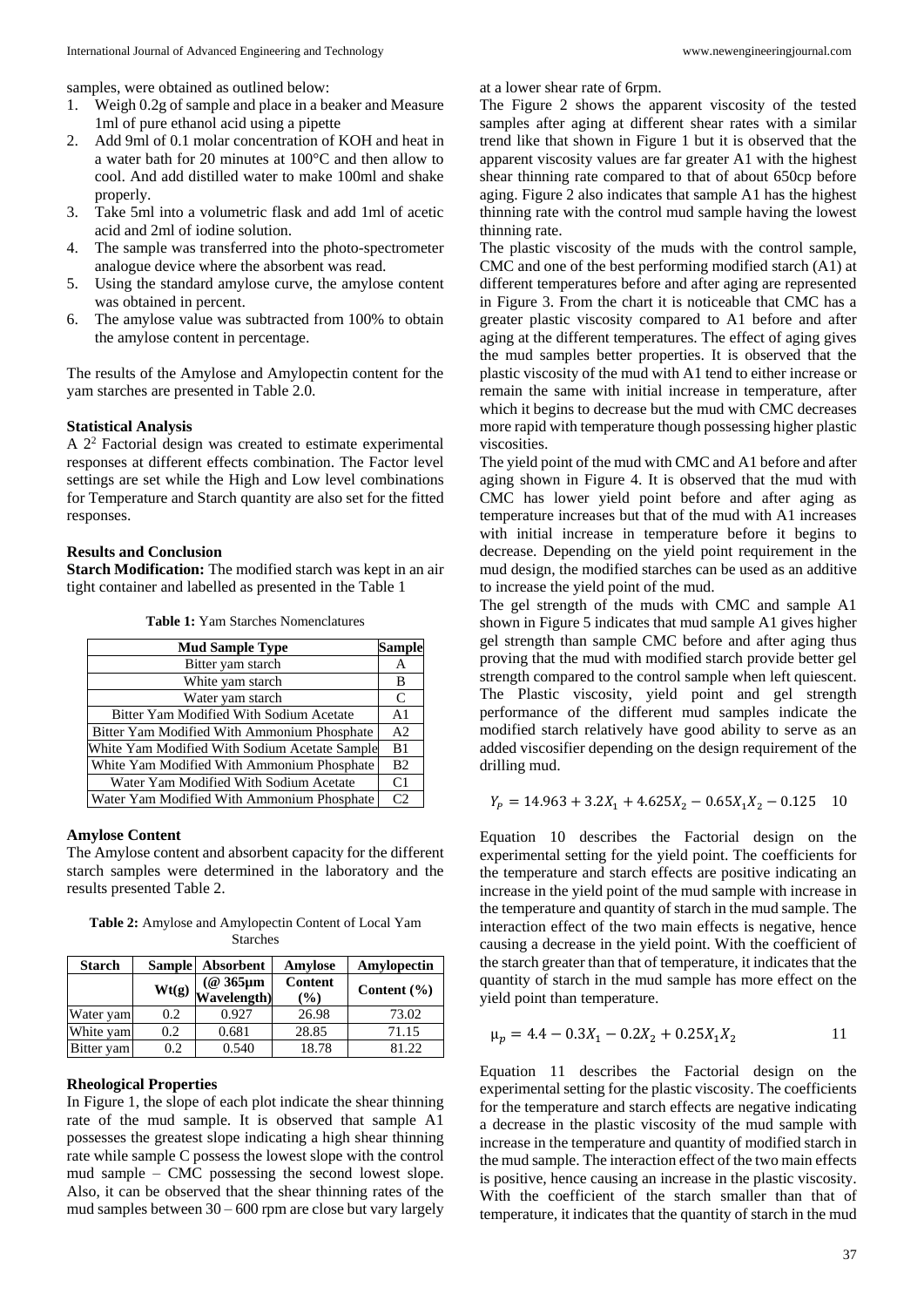sample has a less effect on the plastic viscosity compared to temperature but is compensated with the greater positive interaction effect of the two factor variables. The error term in the factorial design is zero thus giving a fitted model that is a replica of the experimental response.

Noting, the degree of accuracy of the model is dependent on the number of factor variables in the model. Figures 8 and 9 show the experimental and fitted model profile with their degree of correspondence.



**Fig 1:** Apparent viscosity of Mud samples at different shear rates before aging at 30**°**C



**Fig 2:** Apparent viscosity of Mud samples at different shear rates after aging at 30**°**C



**Fig 3:** Plastic viscosity of Mud samples before and after aging against temperature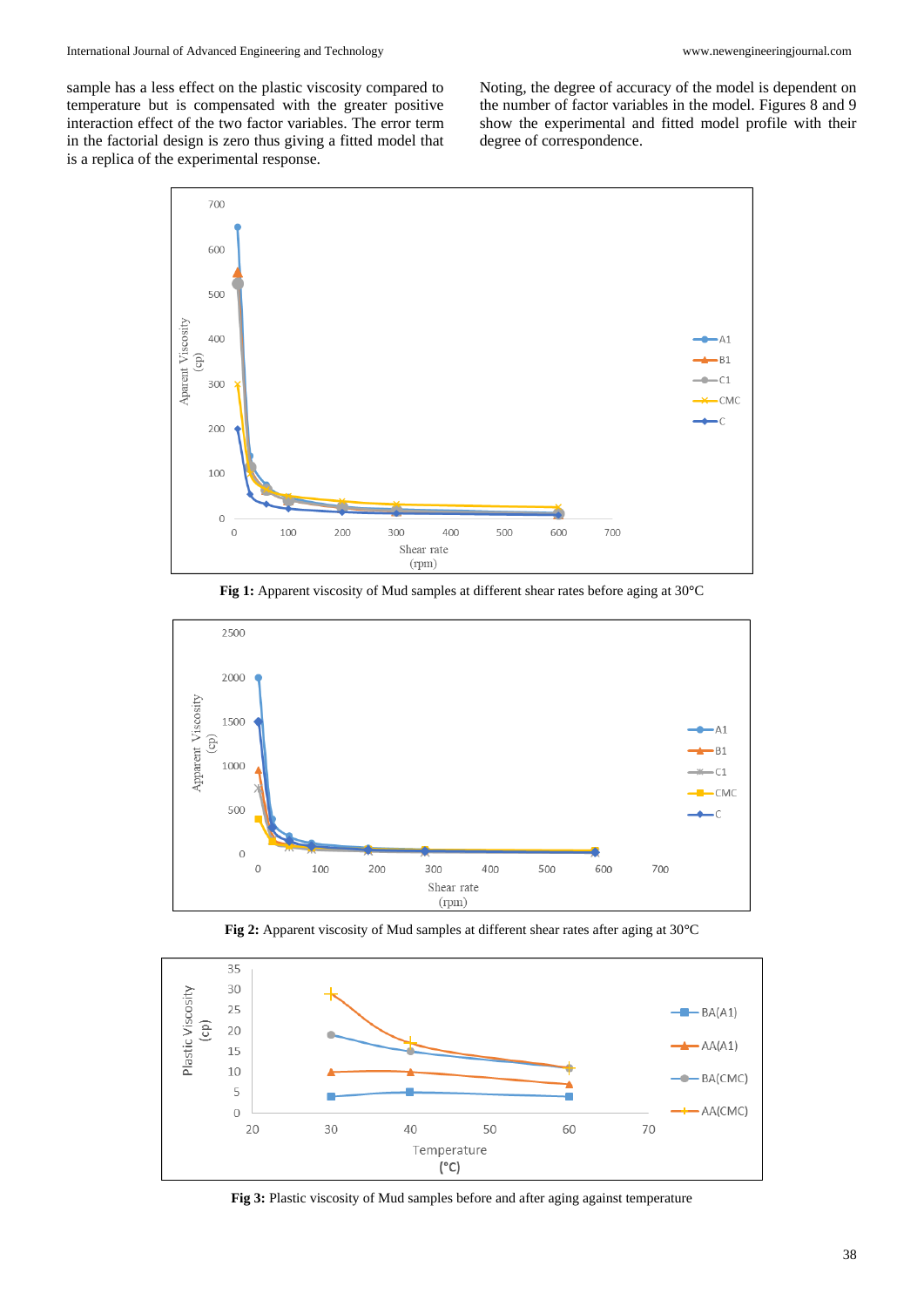









**Fig 6:** Shear stress against Shear rate for Sample CMC



**Fig 7:** Shear stress against Shear rate for Sample A1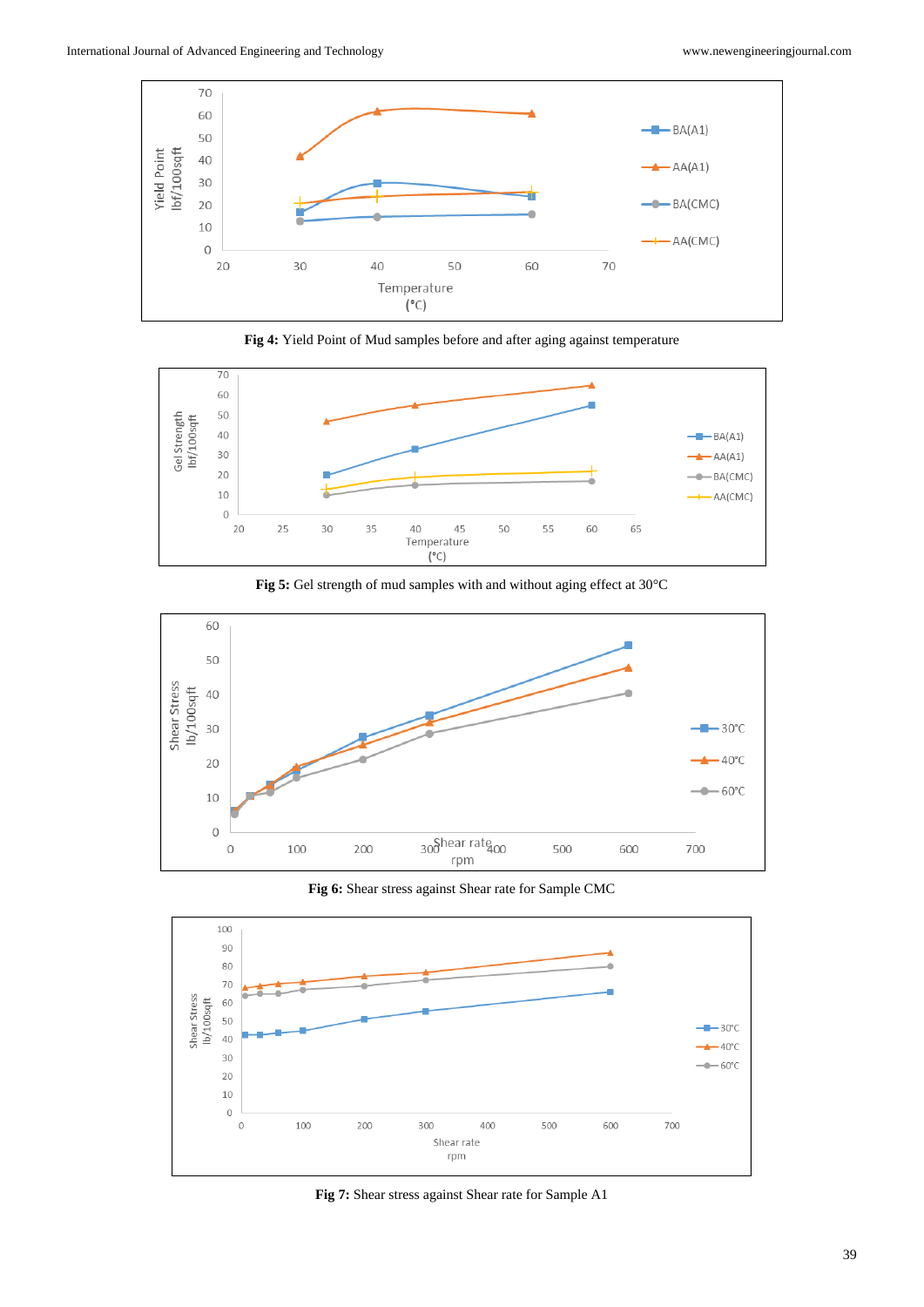

**Fig 8:** Comparison of Experimental response and fitted model for Yield Point



**Fig 9:** Comparison of Experimental response and fitted model for Plastic Viscosity



**Fig 10:** Filtrate loss volume of mud samples against time

## **Yield Point**

Standard error  $=$  residual  $= 0.125$ 

Sum of squares, SSQ = 
$$
\frac{contrast^2}{2^k x^2}
$$
 12  
Variance of effects = 
$$
\frac{4\sigma^2}{2^{k-r}}
$$
 13

Where  $r = no$ . of replications  $σ<sup>2</sup> = variance$ Where  $k = 2$ ,  $r = 2$ ; Variance of effects =  $4\sigma^2$  $\sigma^2 = \frac{SSQ_{residual}}{2k}$  14  $2^k$  $SSQ_{residual} = SS(Totals) - SS(X_1 + X_2)$  15  $SSQ_{residual} = (1031.215 - 903.003) - (5.12 +$ 

10.6953)  $= 112.397$  $σ<sup>2</sup> = 112.397/2<sup>2</sup>$  $= 28.0993$ Variance of effect  $= 4 \times 28.0993$  $= 112.397$ 

## **Plastic viscosity**

Standard  $error = 0$  $SSQ_{residual}$  = (74.7281 – 73.74516) – (0.0013 + 0.005)  $= 0.9667$  $σ<sup>2</sup> = 0.9667/2<sup>2</sup>$  $= 0.2417$ Variance of effect  $= 4 \times 0.2417$  $= 0.9667$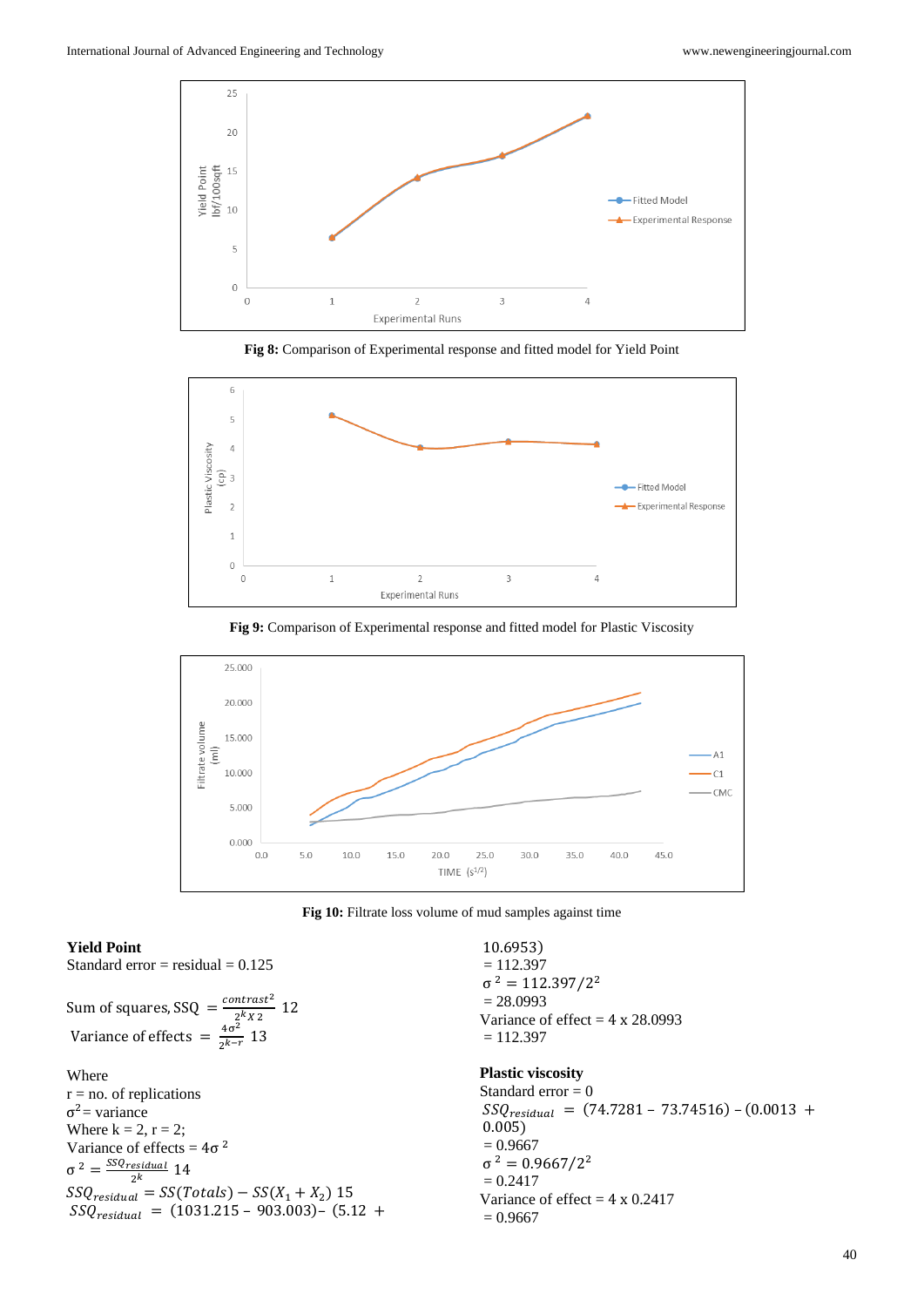The flow indices of the mud samples before and after aging at 30° and 60°C is shown in Table 3. The flow indices indicate that the mud sample with CMC has the highest index therefore tending more to a Newtonian fluid behaviour when compared to the other the others. The results of the flow indices for the fluid show that all the mud samples still behave as pseudoplastic fluid  $(n< 1)$  thus utilising a Non-Newtonian model.

It is noticeable that sample A2 has a higher flow index at 60°C than at 30°C which is unusual with the trend. This may however be attributed to experimental error.

**Table 3:** Flow index of mud samples before and after aging at 30°C and 60°C

|                             | At $30^{\circ}$ C |           | At 60 $\rm ^{o}$ C |           |
|-----------------------------|-------------------|-----------|--------------------|-----------|
| <b>SAMPLE</b>               | $(n)$ $B/A$       | $(n)$ A/A | n) B/A             | $(n)$ A/A |
| A <sub>1</sub>              | 0.252             | 0.254     | 0.193              | 0.141     |
| A2                          | 0.415             | 0.407     | 0.474              | 0.226     |
| B1                          | 0.372             | 0.303     | 0.193              | 0.160     |
| B <sub>2</sub>              | 0.415             | 0.280     | 0.241              | 0.222     |
| C <sub>1</sub>              | 0.354             | 0.273     | 0.322              | 0.188     |
| C <sub>2</sub>              | 0.476             | 0.379     | 0.372              | 0.290     |
| <b>CMC</b>                  | 0.672             | 0.660     | 0.493              | 0.376     |
| А                           | 0.515             | O.279     | 0.284              | 0.166     |
| В                           | 0.521             | 0.290     | 0.290              | 0.170     |
| $\mathcal{C}_{\mathcal{C}}$ | 0.503             | 0.322     | 0.282              | 0.202     |

**Table 4:** Factor level Settings

| Factor    |          | <b>LEVELS</b>   |                    |
|-----------|----------|-----------------|--------------------|
|           | $Low(-)$ | <b>Standard</b> | $\textbf{High}(+)$ |
| Temp.(°F) | 86.0     | 113.0           | 140                |
| Starch(g) | 0.0      | 2.J             | 5.0                |

**Table 5:** High and Low level combinations for Temperature and Starch Quantity

| Run no. | $V_c$ (Temp) ( $\rm{^{\circ}F}$ ) | $V_c$ (Starch) (g) |
|---------|-----------------------------------|--------------------|
|         |                                   |                    |
|         | 40                                |                    |
|         |                                   |                    |
|         |                                   |                    |

Table 6: Analysis Matrix for 2<sup>2</sup> full Factorial Design for the high and low levels

| Run No. |       | $\mathbf{X}_1$ | $\mathbf{X}_2$ | $X_1X_2$ |
|---------|-------|----------------|----------------|----------|
|         |       |                | -              |          |
|         | $+$ , |                | -              |          |
|         | $+1$  |                | $+1$           |          |
|         | $+$ 1 |                | +              |          |

**Table 7:** Experimental results for Plastic Viscosity

|     | RUN No. Temp(°F) Modified starch(g) $\mu_p(I) \mu_p(I) \mu_{pI} + \mu_{pII}$ |     |      |      |
|-----|------------------------------------------------------------------------------|-----|------|------|
| 86  |                                                                              |     | 5.3  | 10.3 |
| 140 |                                                                              |     |      |      |
| 86  |                                                                              | 4.0 | 4.05 | 8.05 |
| 140 |                                                                              | 3.9 | 4.0  | 7 Q  |

**Table 8:** Experimental results for Yield Point

|     | RUN No. Temp(°F)Modified starch(g) $y_p(I)y_p (II)y_{pI} + y_{pII}$ |      |      |      |
|-----|---------------------------------------------------------------------|------|------|------|
| 86  |                                                                     | 6.5  | 6.6  | 13.1 |
| 140 |                                                                     | 14.2 | 14.3 | 28.5 |
| 86  |                                                                     |      |      | 34.2 |
| 140 |                                                                     |      |      | 44.4 |

**Table 9:** Factorial Effects using Yates Algorithm for Yield Point

| <b>RUN</b> | <b>Treatment</b> | 1 <sup>st</sup> | <b>Effect</b> | Est.          | Coeff.       | <b>Effect</b>  |
|------------|------------------|-----------------|---------------|---------------|--------------|----------------|
| No.        | totals           | time            | <b>Total</b>  | <b>Effect</b> | $value(B_i)$ | name           |
|            | 13.1             | 41.6            | 119.2         | 14.963        | 14.963       |                |
|            | 28.5             | 78.6            | 25.6          | 6.400         | 3.200        | $X_1$          |
|            | 34.2             | 15.4            | 37.0          | 9.250         | 4.625        | X <sub>2</sub> |
|            | 14.4             | 10.2            | $-5.2$        | $-1.300$      | $-0.650$     | $X_1X_2$       |

**Table 10:** Factorial Effects using Yates Algorithm for Plastic Viscosity

| <b>RUN</b> | Treatment | 1 <sup>st</sup> | $2nd$ time | <b>Effect</b> | Coeff.  | <b>Effect</b>  |
|------------|-----------|-----------------|------------|---------------|---------|----------------|
| No.        | totals    | time            | A          | Total         | Value   | name           |
|            | 10.3      | 18.4            | 35.2       | 4.4           | 4.40    |                |
|            | 8.1       | 16.8            | $-2.4$     | $-0.6$        | $-0.30$ | $\mathrm{X}_1$ |
|            | 8.5       | -2.2            | -1.6       | $-0.4$        | $-0.20$ | $X_2$          |
|            | 8.3       | -0.2            | $+2.0$     | 0.5           | 0.25    | $\rm X_1X_2$   |

### **Fluid Loss**

The filtrate loss for three mud samples are represented in figure 6 which show the filtrate volume loss for the samples plotted against the square root of the time for which pressure was exerted on the filter press. Sample A1 and C1 having modified starch additives give filtrate loss volumes with small difference between them, but the sample with CMC (control sample) gives better filtrate loss volumes. The mud cake thickness for Sample A1 and C1 is 1/5 inch, Sample C1 while that of CMC was 1/8 inch

#### **Recommendation**

The experimental study carried out on the behaviour of modified starch on the rheological properties of water-based mud presents some interesting results which are comparable with a widely used viscosifier, CMC which was used as the control mud sample. The mud samples with modified starch give a higher yield point, lower plastic viscosity, higher gel strength and exceptional shear thinning ability when compared to the mud with CMC and yet retains its good filtration ability. Dioscorea yam species are readily available in the local market, affordable and rich sources of starch thus the required raw materials are present. Improving the rheological properties of the drilling mud with starch modification helps the starch to serve as a good rheological and filtration control additive. More experimental work can be carried out on the modification of yams starch to verify this experimental study and further prove its ability to improve the viscosities of water-based muds while yet retaining its good filtration control ability. This will reduce the cost of viscosifiers that can be added to water-based muds and also reduce the amount of solids in the mud.

#### **Abbreviations**

- $°C = Degree Celsius$
- ${}^{\circ}$ F = Degree Fahrenheit
- $\phi_N$  = Dial reading/deflection at N
- $N =$  Rotary speed
- $\mu_a$  = Apparent viscosity
- $\mu_n$  = Plastic viscosity
- $t_r$  Shear thinning rate
- $B<sub>o</sub>$  = Intercept coefficient

 $B_1$ ; and  $B_2$  = Main coefficient on factor 1 and 2, respectively

- $B_{12}$  = Interaction coefficient of factor 1 and 2
- $X_1X_2$  = Interaction Effect of factor 1 and 2

*t* = Shear stress